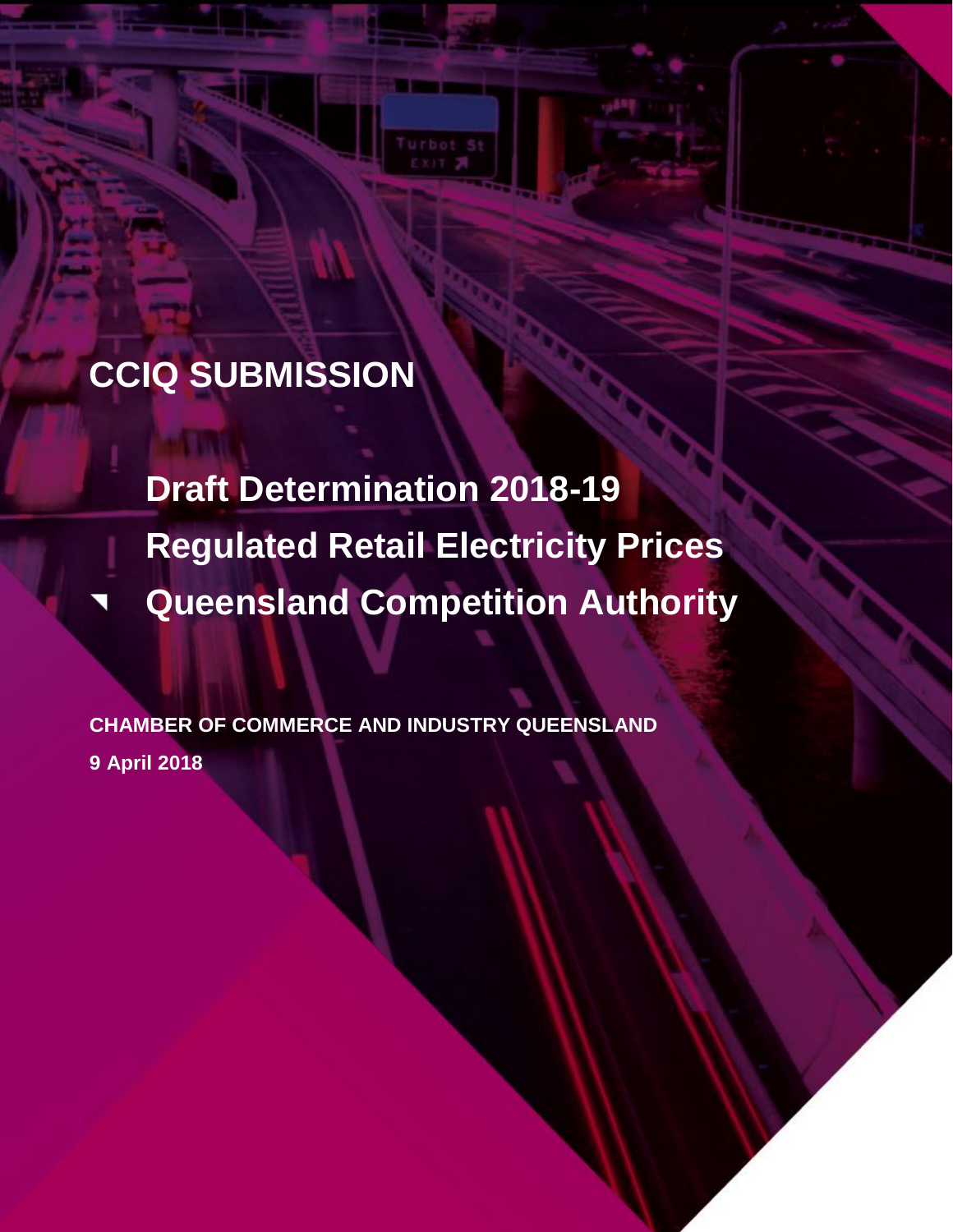

## **Introduction**

- 1. The Chamber of Commerce and Industry Queensland (CCIQ) welcomes the opportunity to provide feedback to the Queensland Competition Authority's (QCA) Draft Determination for 2018 -19 regulated retail electricity prices for Queensland.
- 2. CCIQ is Queensland's peak industry representative organisation for small and medium businesses. We represent over 426,000 Queensland businesses on local, state, and federal issues that matter to them. Our guiding focus is to develop and advocate policies that are in the best interests of Queensland businesses, the Queensland economy, and the Queensland community.
- 3. CCIQ again acknowledges the QCA for their efforts in previous years to keep price increases for small businesses on tariffs 20 and 22A to a minimum, whilst acting within the confines of the Electricity Act 1994, the Uniform Tariff Policy and Ministerial Directions. As such, it was encouraging to see that the draft determination projected a minimal decrease of 4.3% for those businesses on tariff 20 and 22A.
- 4. Despite a projected decrease in the Draft Determination, CCIQ is wary of the final determination owing to the difference in the draft and final determinations as seen in previous years. CCIQ hopes to see the decrease remain, with hopefully a greater decrease as the smallest increase is detrimental to Queensland small businesses who are unable to absorb continual increasing energy prices. New metering charges will also take effect in this period which will see an increase of prices for meters, both in capital and operation cost.
- 5. However, it must be noted small businesses are still under financial stress from several years of increases, notably the 2016-17 price hikes of 11.2 % for tariff 20 customers and 15.8% rise related to tariff 22A. The 2017-18 determinations also saw a price increase of 4.1%, following a direct intervention by the then Minister for Energy.
- 6. The intent of this submission is to highlight the impact of pricing determinations on the competitiveness and profitability of Queensland businesses in regional areas.

## **Pricing Impacts on Small and Medium Businesses**

7. As highlighted in previous submissions and representations, Queensland small businesses have suffered as a result of ongoing and exorbitant electricity price rises and this has had ongoing social and economic impacts, especially in regional Queensland. A survey of CCIQ members outlined the result any increase to electricity prices would have on small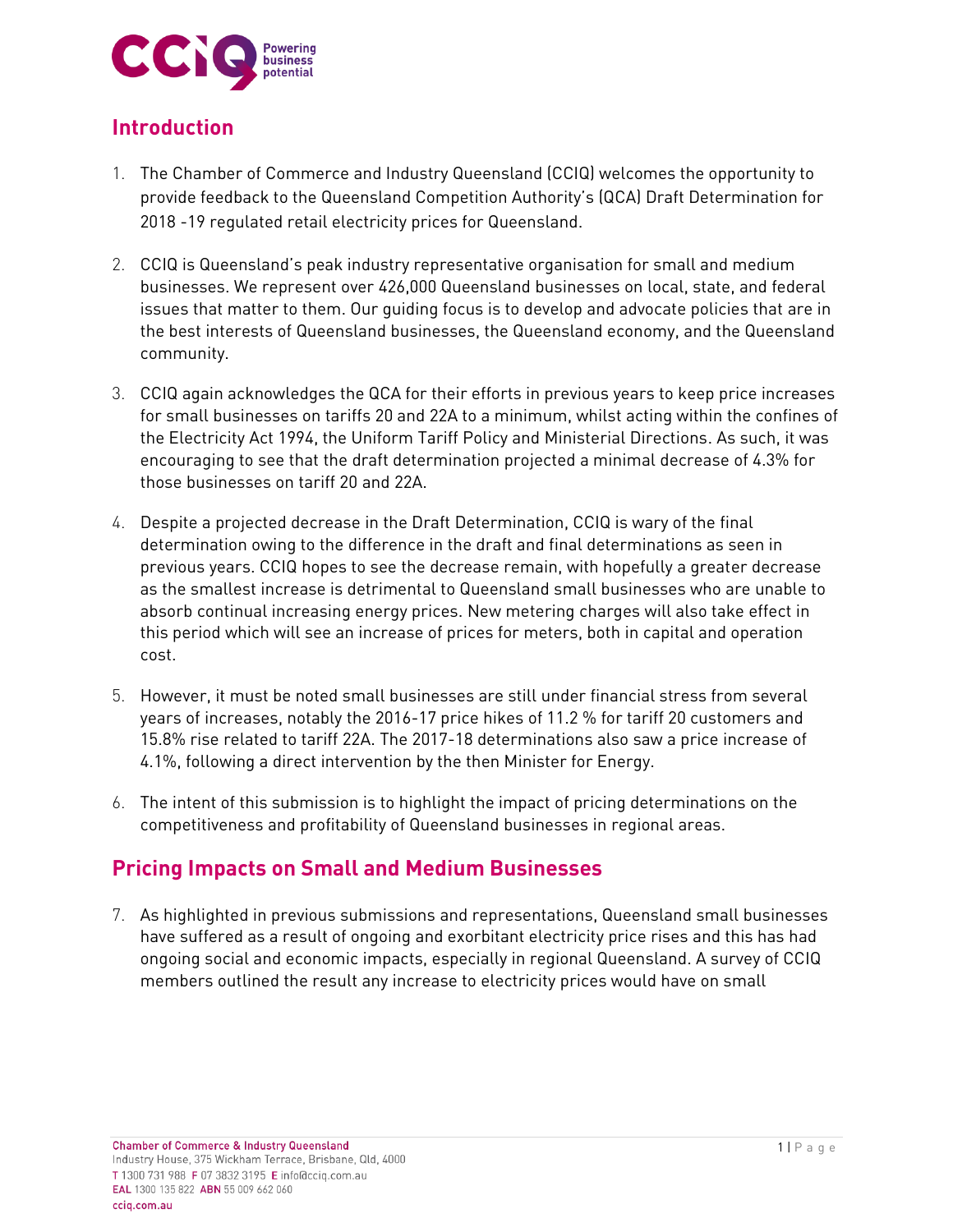

businesses.



Response of Business to Electricity Price Rises

8. Regional small businesses have told CCIQ they have had to close their doors due to increasing input costs, such as rising electricity prices. Electricity prices have doubled and in some cases trebled for business over the past eight years, creating a hurdle for businesses trying to remain competitive.



# Extent of Electricity Price Rises on Business

9. Over the past ten years, small businesses across the State identified increasing electricity prices as one of the most significant business issues impacting profitability and constraining growth.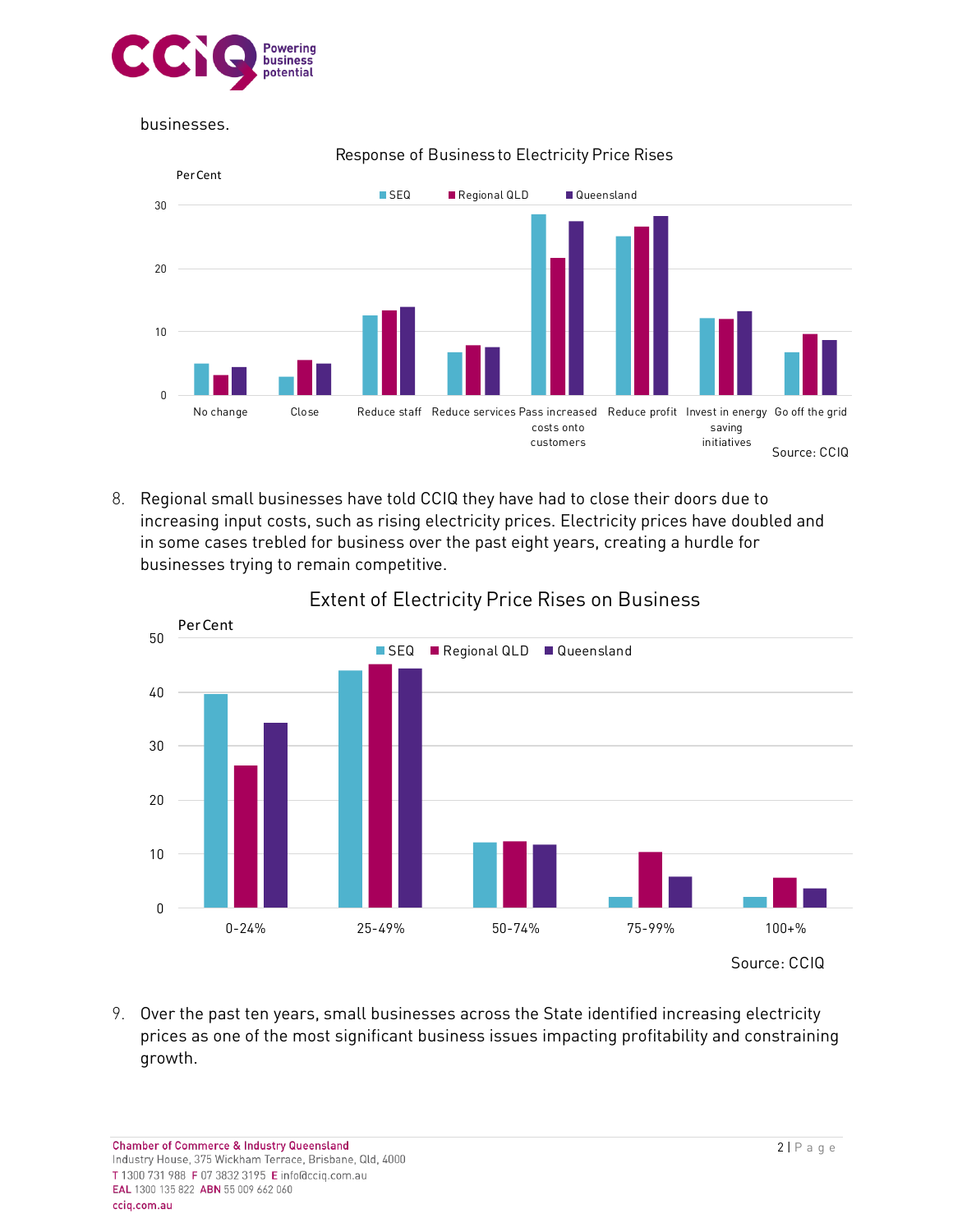





# **QCA Methodology**

- 10. Since the deregulation on 1 July 2016, QCA is responsible for determining the notified prices for regions not located in South East Queensland, namely the Ergon Distribution Area and Essential Energy Distribution Area. Consistent with the approach from previous determinations, the QCA is required to consider applying the network (N) plus retail (R) cost build-up methodology and the Queensland Government's uniform tariff policy (UTP).
- 11. The network cost component (N), as advised will use the same approach and equations as developed and utilised in previous determinations. Non-time of use tariffs, specifically tariff 20, are calculated using Energex network charges and tariff structures. Time-of-use tariffs, notably tariff 22A, base network price levels charges under the Ergon distribution tariff structure levied by Energex. CCIQ continues to accept this methodology as appropriate.
- 12. The QCA notes the conflicts under the legislative framework and UTP and outline base cost options considered, electing to use a similar approach applied to previous determinations. This means the UTP has resulted in network charges being below cost because they are based on network costs in south east Queensland, rather than regional Queensland. The QCA have noted that the current arrangements do not allow for cost reflectivity, and results in customers continuing to pay much less than the cost of supply. This will potentially lead to inefficient investment and decision-making, as well as ongoing costs to taxpayers.
- 13. Another approach put forward was to base costs on the lowest costs of supply within the Ergon Distribution east pricing zone, transmission region one. This approach is applied to large business and it would improve cost reflectivity, however if applied it would increase small business bills by a substantial amount and conflict with the UTP.
- 14. The QCA provide that setting cost-reflective notified prices (i.e. reflecting the actual costs of supply to customers in each region) would avoid the need to subsidise electricity prices and would promote retail competition. However, it would be inconsistent with maintaining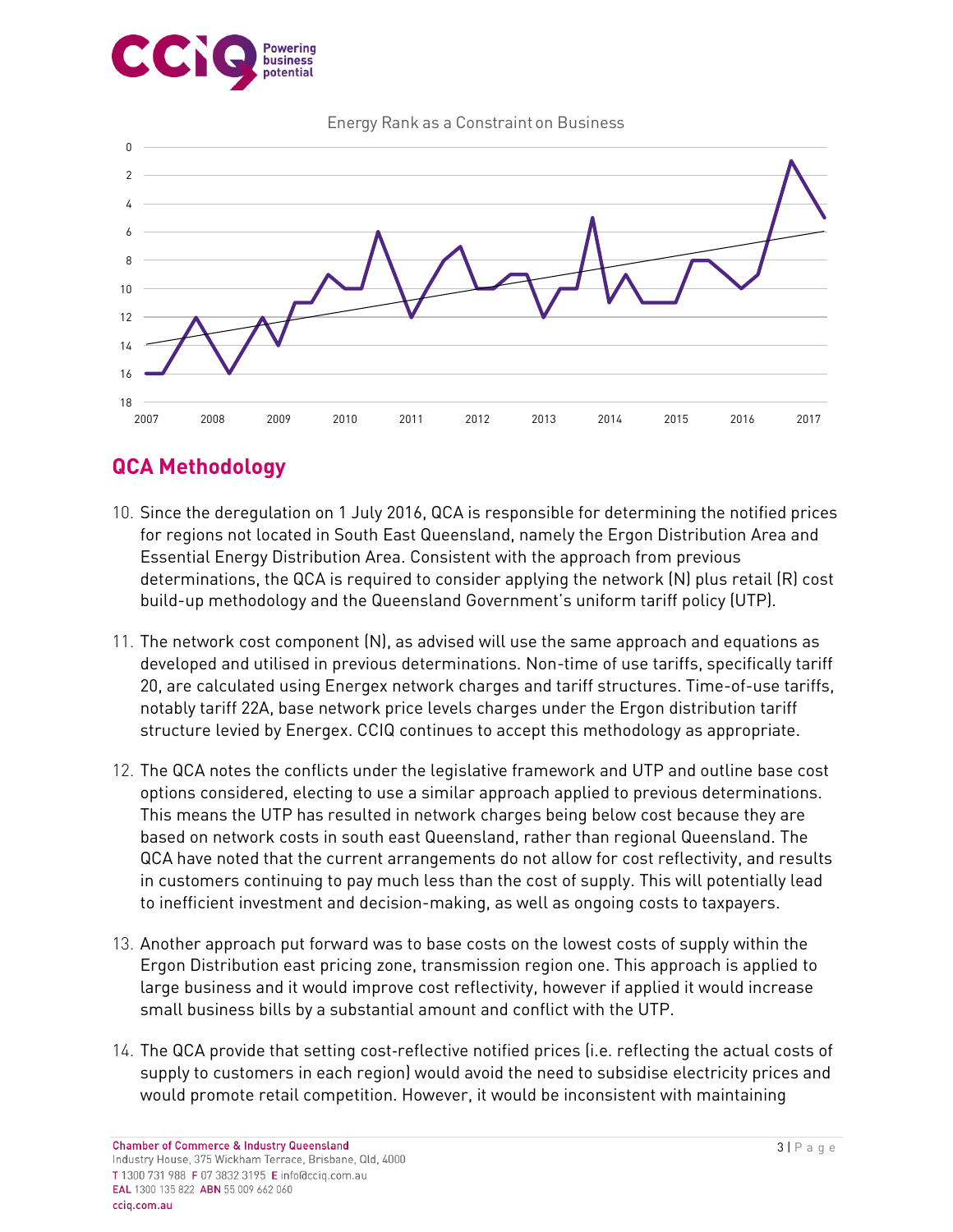

uniform tariffs because it would result in different notified prices for customers based on their location. It would also mean significant price increases, particularly for customers in western parts of the State, and those supplied by isolated systems.

- 15. CCIQ notes that notified prices based on the cost of supply in regional Queensland would be prohibitively expensive for small business customers. This measure would prove costlier for business customers who are unable to shift usage outside of the peak times. Whilst this tariff would be more cost reflective and provide sharper pricing signals, it would be ineffective on a small business restricted by the times they use electricity.
- 16. As outlined in our [submission](https://www.cciq.com.au/assets/Advocacy/Submissions/2018/QCA-ICP-Submission-18-19-180102-.pdf) to the interim consultation paper (ICP), the standing offer differential method is flawed. Due to recent directions by the Federal Government to retailers to move consumers onto market offers, or 'cheaper deals' to battle rising electricity prices, it would be inequitable to base notified prices on the standing offers in south-east Queensland, as a larger portion of consumers are on market offers.

## **Summary of QCA Draft Determination**

17. On current forecasts, small business tariffs 20 (flat rate) and 22A (time of use) are expected to decrease by \$110.00 (4.3%) and \$120.00 (4.3%) respectively. The QCA has applied their determination based on the latest forecasts for network, energy, retail and green scheme costs. The new tariff prices for the 2018-19 period recommended in the QCA draft determination are outlined in the below table.



**Annual bills for typical small business customers (GST inclusive)** *Source QCA Draft Determination 2018 – 19*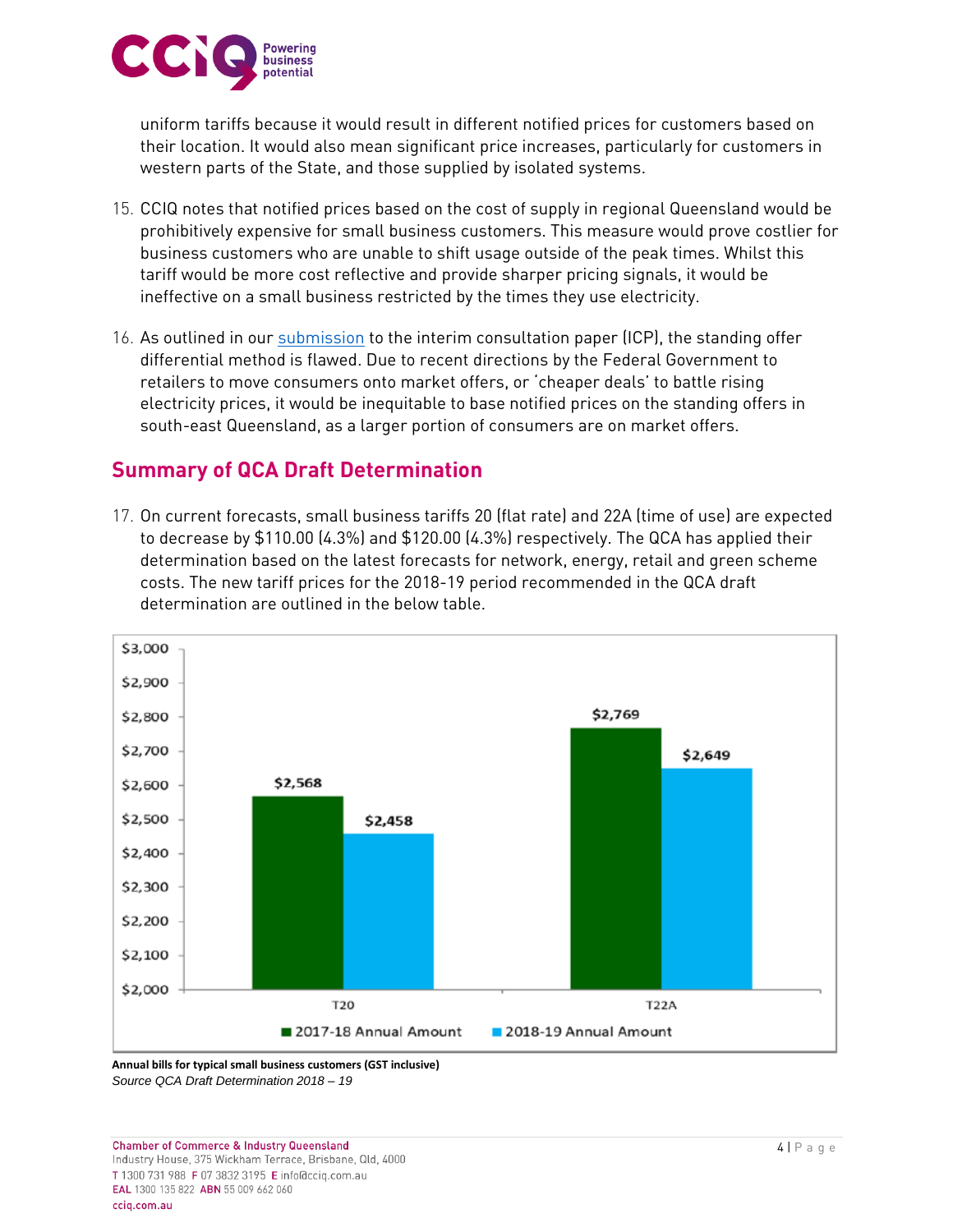

- 18. It is important to note that a key price 'driver' as noted by the QCA Fact Sheet, <sup>1</sup> was the network prices. Due to the networks draft prices provided this was cited as a key factor for the 4.3 per cent price reduction. This highlights the importance network costs play in determining prices for regional Queensland. CCIQ strongly recommends QCA now, and for future determinations, considers network costs with great scrutiny as a reduction of network costs have demonstrated impacts to the final determination.
- 19. The 2017-18 electricity price increases were in part due to higher generation costs. Everconstricting conditions of demand and supply, because of an increase of in-field gas compression associated with liquefied natural gas export facilities and suspect bidding practices by Queensland's major generators resulted in higher wholesale costs, driving prices up.
- 20. After a direct intervention last year by the Queensland Government to Stanwell Corporation as part of the Powering Queensland Plan to implement strategies to reduce costs and put downward pressure on prices, there was an immediate reduction in wholesale costs. However, what was believed to be a permanent direction, it has come to CCIQ's attention that the direction was finite in nature, having been renewed in December, extending the direction until March 2018. If Stanwell Corporation is no longer under a direction to implement strategies to place downward pressure on prices, this may impact the final determination prices.

# **Uniform Tariff Policy**

- 21. A continuing concern for CCIQ is the uniform tariff policy (UTP). The State Government is committed to retaining the UTP so that residential and small business customers do not pay more than the prices that would be available to standing offer customers in south east Queensland. CCIQ affirms its comments in the ICP; we support the principle of not penalising regional, rural and remote small businesses for their geographic location, however the UTP is flawed and not sustainable in the long term. The Queensland Government and Department of Natural Resources, Mines and Energy must explore other options for future determinations.
- 22. The QCA provide that they will continue to base notified prices for residential and small business customers on the cost of supply in south east Queensland. The QCA determines notified prices based on expected standing offer prices in south east Queensland. CCIQ believes that a case could be made for the QCA to set prices somewhere between the market contract prices and standing offer prices available in south east Queensland to better reflect current practice in the South East Queensland energy market.
- 23. CCIQ stresses that until such a time that the Queensland Government reforms the current arrangements of the UTP, little can be done to improve the effectiveness of its operation. In

 $\overline{\phantom{a}}$ 

<sup>1</sup> [http://www.qca.org.au/getattachment/2a52665e-1320-489c-b2de-0b5fbb2a09ad/Fact-sheet-forecast-small](http://www.qca.org.au/getattachment/2a52665e-1320-489c-b2de-0b5fbb2a09ad/Fact-sheet-forecast-small-business-electricity-p.aspx)[business-electricity-p.aspx](http://www.qca.org.au/getattachment/2a52665e-1320-489c-b2de-0b5fbb2a09ad/Fact-sheet-forecast-small-business-electricity-p.aspx)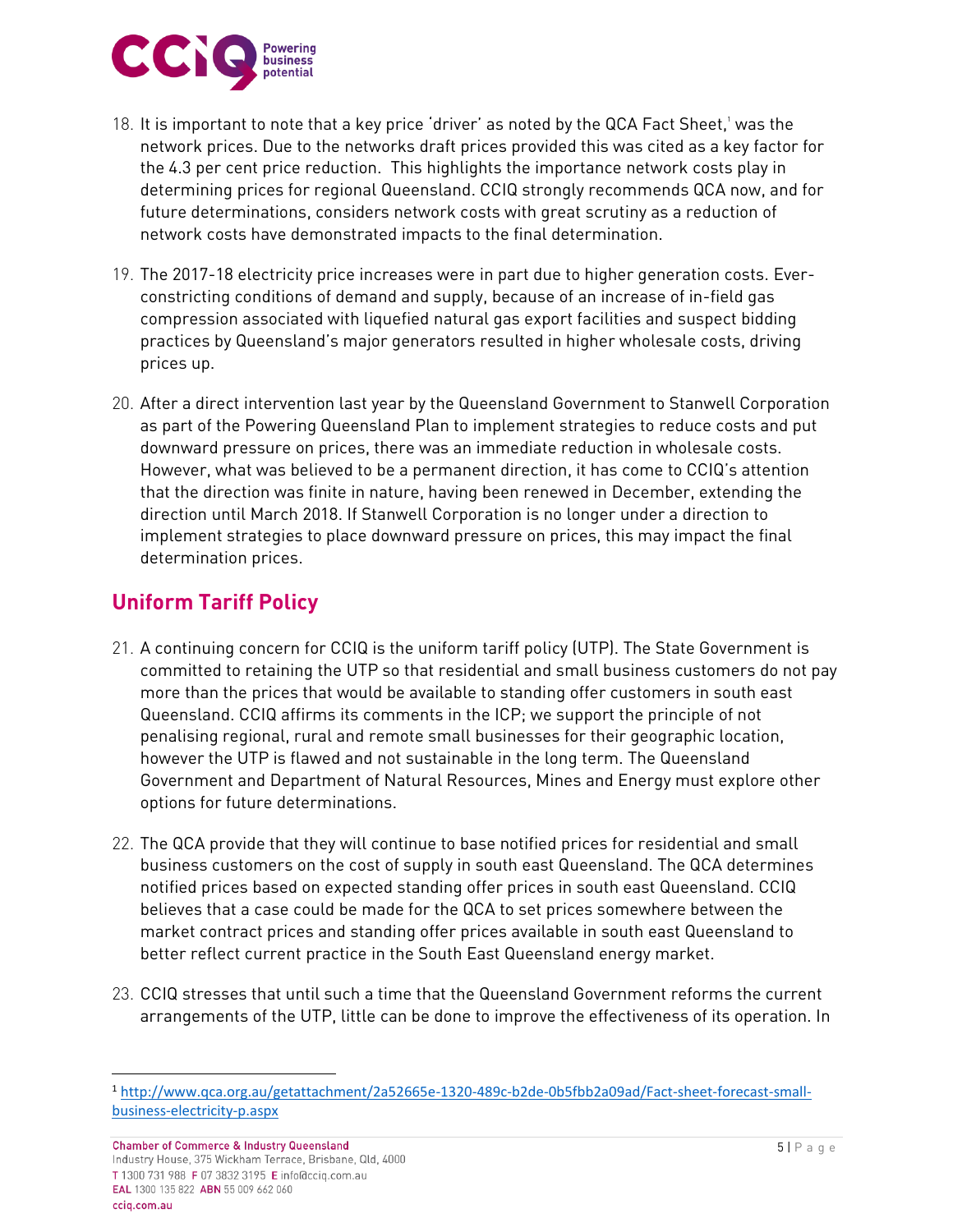

2017-18 under the UTP the State Government subsidised \$441.1 million to cover supply costs to regional customers.

## **Network costs**

24. For small business customers on retail tariffs 20, the QCA have decided to base the network cost component on Energex network charges and tariff structures. For small business customer time-of-use retail tariffs (tariff 22A), the QCA will base the network cost component on Energex network charges, but use the relevant Ergon Distribution network tariff structures. This is a similar approach to the 2017-18 determination. Basing the timeof-use tariffs on Ergon Distribution's network tariff structures allow for improved cost reflectivity. CCIQ is satisfied with this approach, noting the challenges presented by the UTP and Ministerial directions.

## **Metering Costs**

- 25. The QCA will now consider metering charges as part of the notified price process due to the recent 'Power of Choice' reforms. New advanced 'smart' meters will become the legislated preferred meter for all future installations and replacements. Due to the higher capital and operating costs for smart meters, small businesses will be hit with a higher metering charge.
- 26. Although there are recognised benefits of smart meters, which CCIQ welcomes, the higher costs could be a deterrent and / or handbrake on uptake. CCIQ supports the Energy Queensland suggestion of setting the prices at the accumulation metering prices. However, we would suggest that the principle be applied for five years. To avoid the concern raised by QCA regarding high uptake and then bill shock in 5 years' time, CCIQ recommends over the five years a smoothing economic mechanism is put in place. This will encourage uptake, smooth out bill shock, while allowing for operating and capital costs to come down as the system matures.

#### **Other issues**

27. Improving competition in regional Queensland is an important issue that needs to be considered by the Queensland and Federal Government. CCIQ supports recommendation 30 made by the QPC in their final report on electricity pricing to implement a network Community Service Obligation (CSO) no later than 1 July 2019 allowing time for relevant stakeholders to prepare and begin maturing regional competition.

## **Conclusion**

28. CCIQ appreciates that some of these issues are outside the scope of this determination, however as a key stakeholder involved in the electricity pricing process, CCIQ strongly urges the QCA and the Queensland Government to ensure that the full and compounding impact of